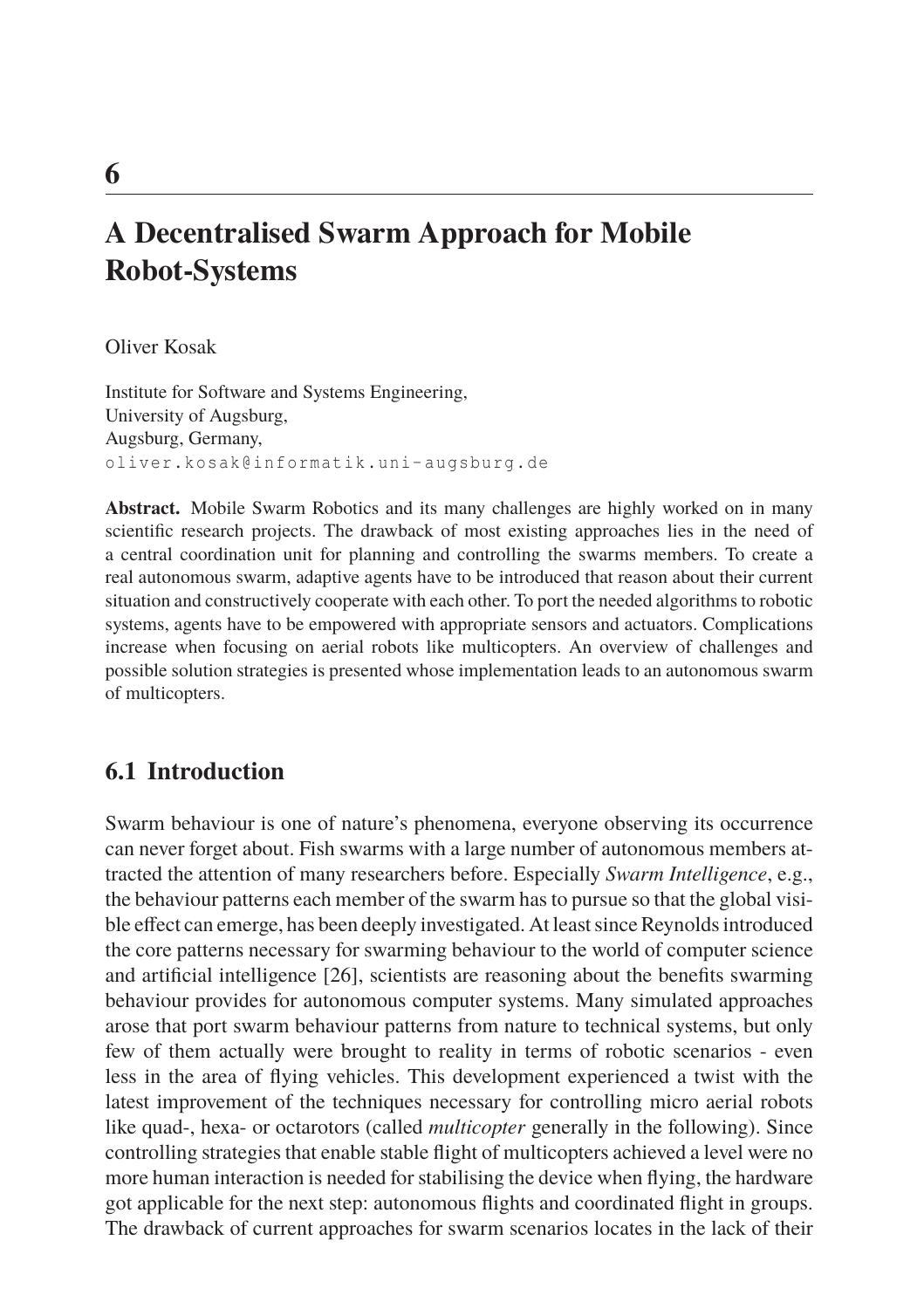autonomy, where members of the swarm *do not* exclusively decide based on local knowledge (like sensor signals) or communication but are controlled in a *centralised* way. In the wide field of mobile robotics, real autonomous robot swarms where already deployed for ground-based tasks, like cooperative adoptions of formations [29] and more general scenarios like disaster rescue scenarios [23] using non-flying robots.

The task now is to adapt the knowledge originating from these swarm applications and then apply them to the field of flying robots. Autonomous swarms of multicopters can be used in many scenarios where they overcome the limitations of ground-based robot swarms. But not only benefits result from the uplift of a swarm to the air, lots of challenges have to be (re-)mastered when entering the new environment. These challenges range from well known problems like robust communication strategies to new ones, that originate from the fact of flying: necessary sensors might have to be distributed among multiple flying swarm members due to restricted payloads and limited energy supply. Especially, these tasks lead to the conclusion, that not only homogenous but heterogeneous swarms have to be focused on. Heterogeneity can also be given by merging ground and aerial based swarms into one, where the abilities of the members differ drastically. In the following, the goals to be achieved as well as the case study are presented in Section 6.2. An overview of the multitude of challenges that have to be mastered is presented in Section 6.3. Related projects and approaches are presented in Section 6.4.

# **6.2 Goals and Possible Case Studies**

The utmost goal is to establish an autonomous heterogeneous swarm of mobile robots, that can be assigned with a diversity of tasks that are executed without any human interaction or guidance. Such a swarm should be adaptive and self-organising to provide a robust platform that can be trusted in by the user.

### **6.2.1 Properties of an Autonomous Swarm**

One of the core properties of an autonomous swarm for avoiding bottlenecks and single points of failure is a decentralised organisation structure. Whereas centralised systems may possibly fail in situations where e.g., the communication connection to the central coordinator is lost, a decentralised system would still be able to autonomously work on its task. This leads to systems that are more resistant to internal and external failures, a very important fact in unknown environments. Adaptation as a property of the swarm is necessary to enable it to deal with changing environmental conditions, especially if the swarm is deployed in a previously unknown or only partially known area. The swarm has to be able to detect environmental changes and adapt to new situations in an adequate way. Additionally, the swarm should be able to distribute the given task among the swarm's members to guarantee its execution and fulfillment. This should also be ensured in case of the loss of a single member of the swarm (in the simplest case, the energy supply of a mulitcopter exceeds its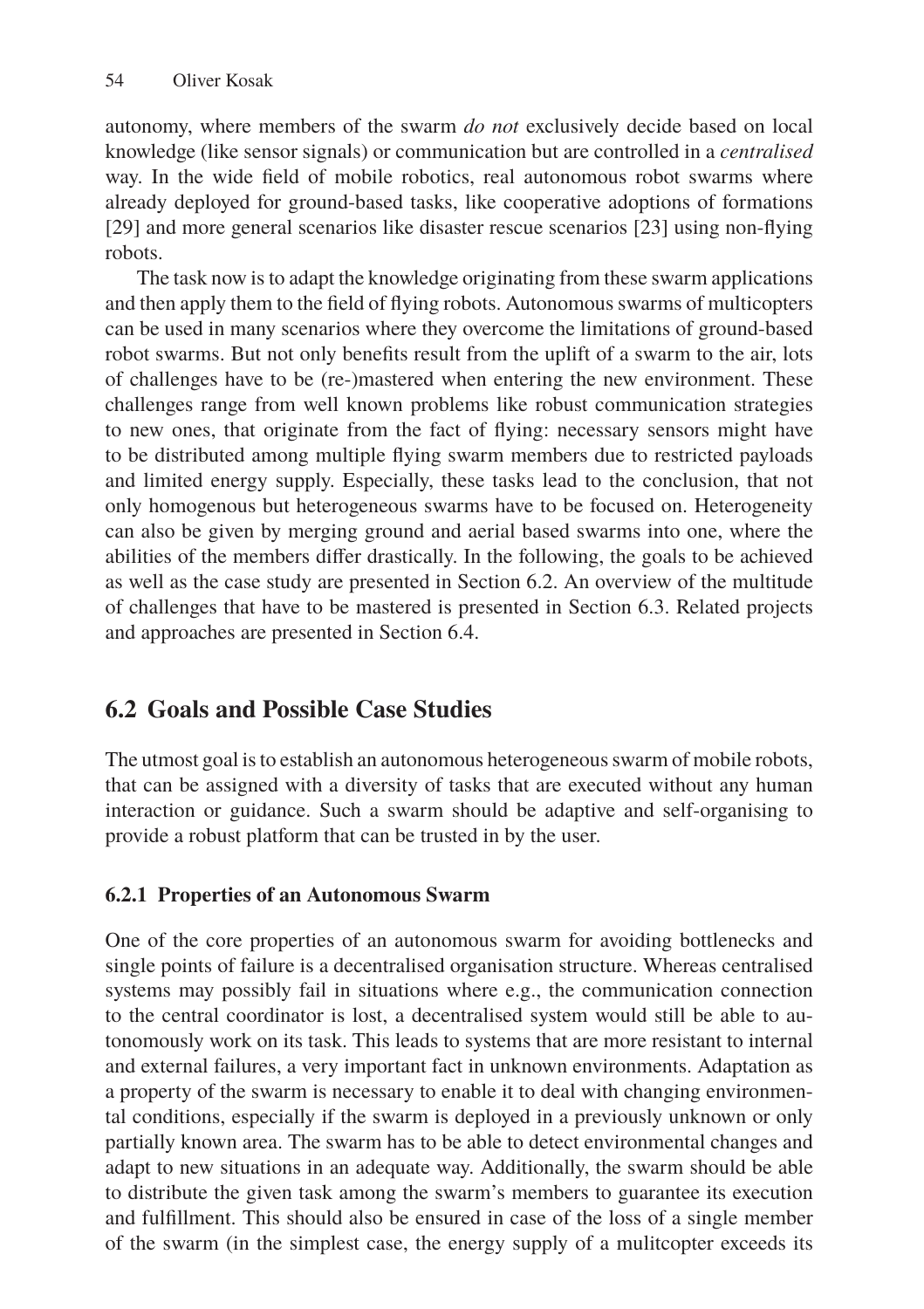limit and has to be recharged), e.g. up to a not yet specified degree redundancy is needed as property of the swarm. The swarm as whole has to guarantee the continuing execution of the task, maybe consuming more time than before but compensating for the loss. Additionally, a heterogeneous swarm can provide self-healing capabilities, like autonomous recharging of energy supplies re-enabling the functionality of a previously omitted device. With appropriate coordination algorithms the swarm has to configure itself according to its current situation, meaning that the swarm's members have to form relevant cooperation structures that are efficient in that situation (e.g., hierarchical structures, teams etc.).

#### **6.2.2 Case Study**

Given an autonomous swarm supporting all properties, as defined in Section 6.2.1, a multitude of tasks can be formulated for it in a wide variety of case studies.

One is the result of a cooperative partnership with geographical research departments. As multicopters are predestined for aerial measurements of a multitude of parameters (like temperature or humidity [8]) the potential of a swarm as autonomous instrument for measuring at high frequency and fine granularity in changing places is an opportunity for other sciences, especially geography. With the aerial mixture of different gases and particles being of high interest for determining and potentially improving the living conditions in urban places, appropriate measurement of indicating parameters is necessary [24]. At the current state of the art, techniques for aerial measurements either rely on stationary measurement (such as measurement towers [16]) or single flying vehicles. With an autonomous swarm for measuring, improvements of currently only approximated climate models are possible [8]. Additionally, an autonomous swarm can search for points of interest according to locally measured values via local sensors (such as Particle Swarm Optimisation in a real settings). Having found such spots, the swarm cooperatively decides to focus on further measurements by requesting swarm members with special abilities or sensors for investigation or by initiating formations relevant for appropriate measuring (e.g., by building up a virtual measurement tower). Autonomy is needed here because of the potential size and uncertain knowledge of the concerned area. As the execution of the given task is time critical, the swarm has to consist of many cooperating members. With increasing its size, the swarm's decentralisation gets more and more relevant. Only with distributing the computational load, the calculation of solutions can be handled in an appropriate time. With increasing complexity caused by the scale of the swarm and the multitude of retrieved sensor data, a centralised planner (that allocates tasks to the systems components) can not handle calculations anymore. Moreover, an autonomous swarm is needed to overcome probable technical difficulties like connection losses. As a swarm of multicopters is highly mobile, the only realistic communication infrastructure is via wireless technology. In wireless networks, packet losses and communication drops can happen as soon as receiving entities travel out of the sender's range. Only autonomous swarm members are able to choose the optimal solution by either reacting with a *return into range* strategy, or deciding to first complete their current task and rebuild the swarm's connection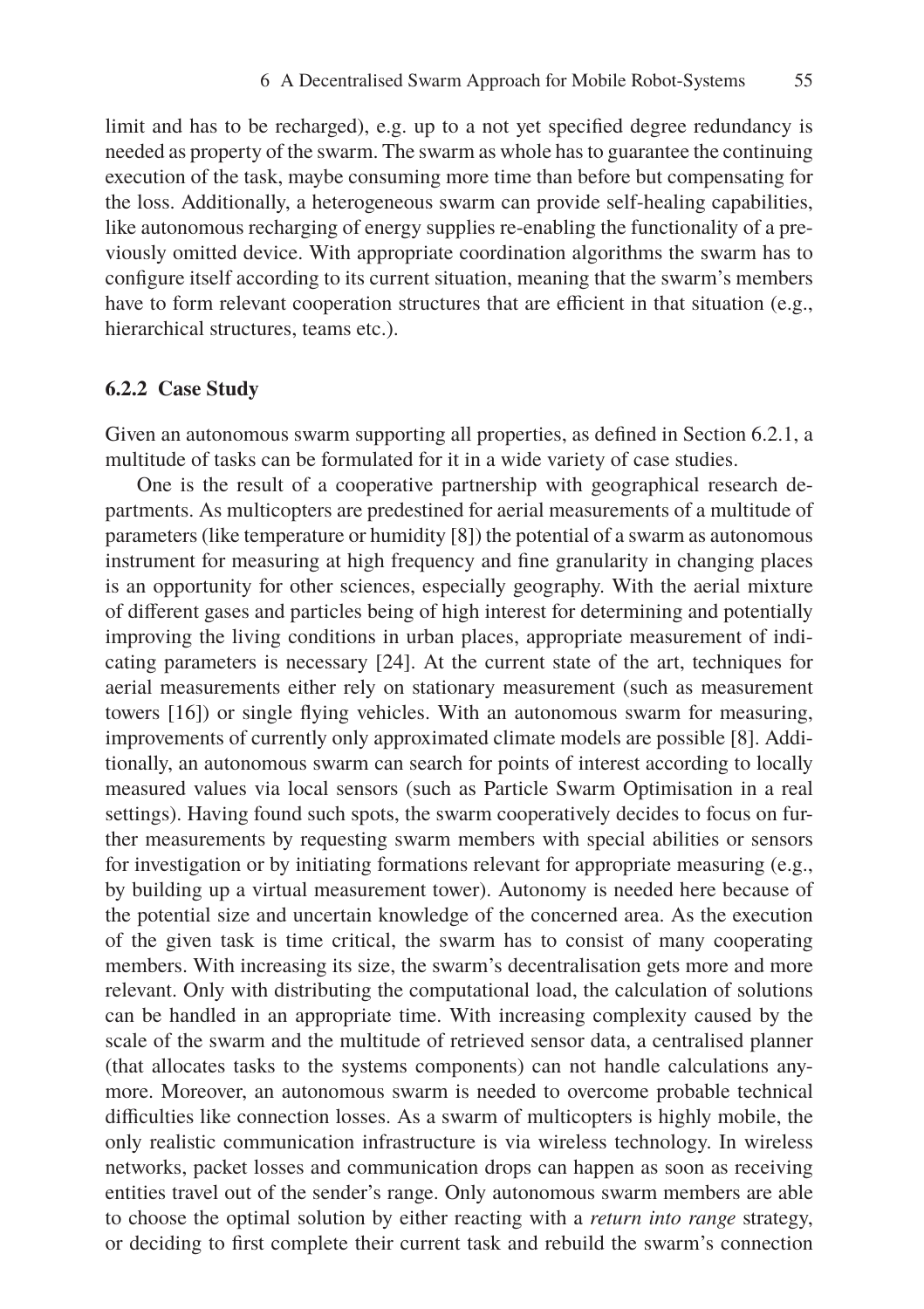infrastructure afterward. Parts of the swarm can also form autonomous groups or teams that deliberately travel out of communication range to fulfill their tasks. A centralised planning communication entity is not able to handle all of these scenarios and only represents a bottleneck for efficient execution.

Furthermore, there are lots of other case studies (e.g., disaster scenarios, infrastructure examination, support in large scaled agricultural scenarios etc.) that all lead to the same or similar challenges that have to be overcome for establishing an autonomous swarm.

# **6.3 Challenges**

To bring up an autonomous swarm to reality, supporting all properties defined in Section 6.2.1, that is able to be used in scenarios similar to the ones described in Section 6.2.2, many challenges have to be overcome. Few, but central ones, are shortly described in the following with ideas of and references to possible solutions.

### **6.3.1 Agent Architectures and Coordination Structures**

Of great importance is the software architectures structure which is the base to support all features requested for an autonomous swarm. While the original definition of a swarm, where members only have very limited capabilities and solely act according to a set of very few rules [26], most likely does not cover all aspects necessary for complex scenarios, it brings up the idea of individually acting entities. This also is a central aspect of the highly worked on approaches of *Multi Agent Systems* (MAS), whose base is the decentralised interaction of autonomous agents that are adaptive and cooperative and rational [33]. To choose an appropriate agent architecture that is able to support all requested properties for ideally all possible case studies will be one of the primary tasks. This difficulty occurs at least because of the limitations introduced with porting the architectures to real hardware<sup>1</sup>. Many frameworks exist that describe agent architectures mostly based on or extending forms of BDI (*Belief-Desire-Intention*) [25] and support their implementation like Jadex [5] or SARL [28]. Additionally, architecture approaches featuring the MAPE-Cycle (*Monitor-Analyse-Plan-Execute*) [17] or using Observer/Controller patterns [27] have to be taken into account. Which of these can perform appropriately on multicopter hardware remains to be evaluated. In the following autonomous swarm and a MAS are of *equivalent meaning*, a swarm member is also called *agent*.

As one of the main features of a MAS is cooperation through communication, there is a need for appropriate structures. Which coalition types are needed is highly connected with the definition and decomposition of tasks as well as their suitability to be implemented on limited multicopter hardware. According to the structure of tasks, coalitions can be formed to execute tasks or to decompose tasks internally by creating

<sup>&</sup>lt;sup>1</sup> We use the mobile performance of ODROID U3 (http://www.hardkernel.com/main/ main.phpowered by a quad core processing unit with 2 GB of RAM available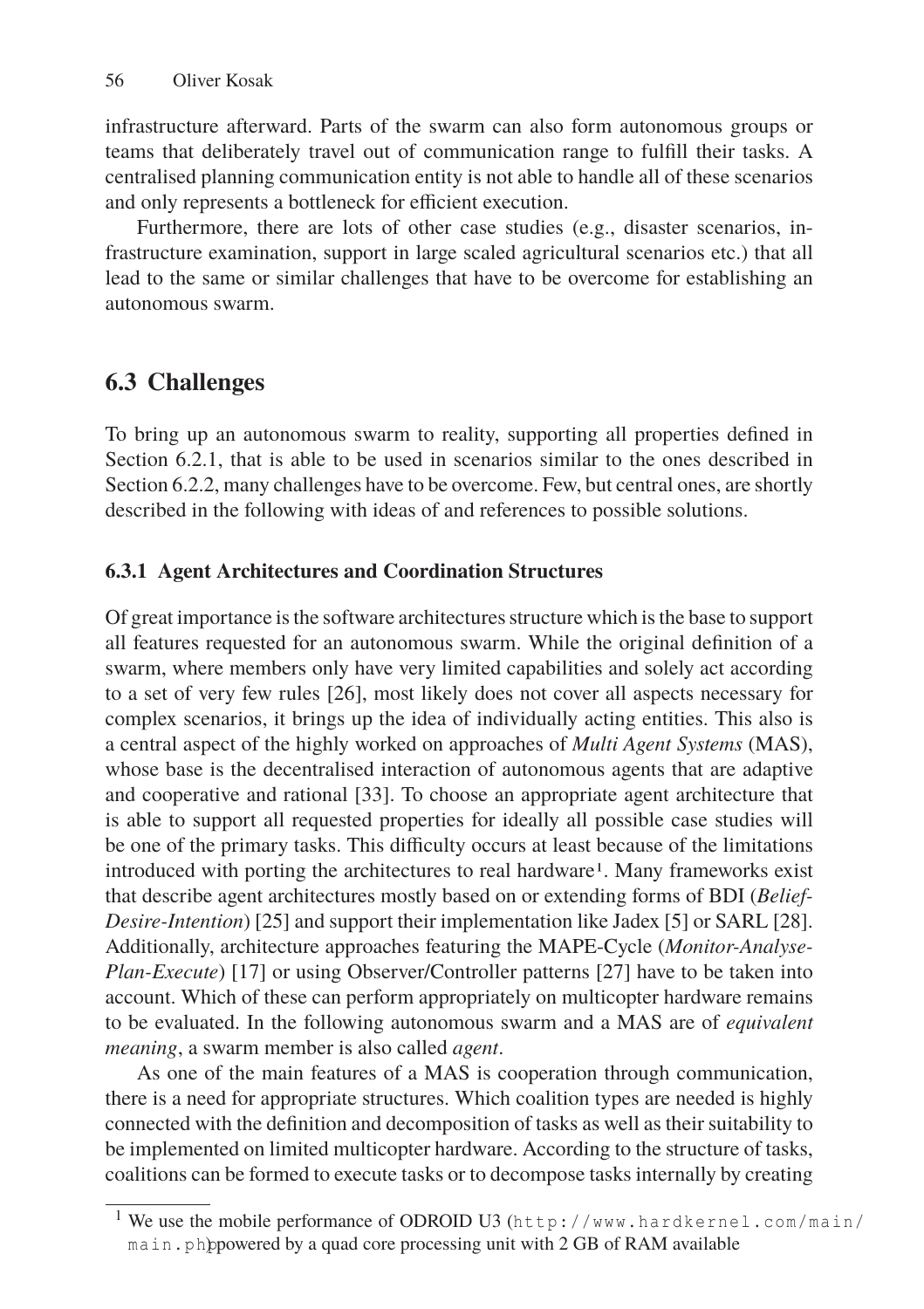new sub-tasks the coalitions members execute separately afterward. Formation can happen in various different ways, mainly divided up in two classes: on the one hand in *homogenous* groups of specialised agents that all support the same capabilities. Therefore, they can concentrate on a specific task, or, on the other hand, in *as heterogeneous as possible* groups of agents that are able to execute all tasks. Moreover, possible approaches can be distinguished regarding their assumption if one agent is allowed only to be member of one coalition or if overlapping coalitions are acceptable [30]. Coalitions can be formed dynamically as they are needed in the current situation, which requires algorithms that support online formation and deformation processes. In MAS, multiple approaches exist that enable its agents to form coalitions via voting mechanisms [15] or solving set partitioning problems [2]. The challenge here will be to determine appropriate algorithms, that also can be run on the single multicopter's limited hardware. An appropriate system structure might be hierarchical, where the main task can be introduced at the root of the hierarchy and then be decomposed for the next layer, ideally resulting in sub-tasks that can be executed by the subsystems (following the approach of system of systems [14]).

#### **6.3.2 Task Decomposition and Task Allocation**

In most use cases, a user wants a specific task to be executed by the autonomous swarm without micromanaging each agent - the swarm as a whole should be told what the total goal or task is (like: *get an overview map of area x and indicate points of interest*). To achieve this goal, many sub-goals and sub-tasks have to be formulated and accomplished by the MAS automatically. The user-specified goal has to be decomposed in smaller tasks that can either be worked on by single agents or by subsets of the swarm, e.g., by groups or teams. While some tasks can be decomposed straight forward (for example video scanning a huge area might be easily split up in two smaller areas to be scanned in two tasks by two agents or teams of agents), other tasks will be more complicated to be split up. With increasing the diversity of the swarm's agents and a higher abstraction level of task formulation task decomposition gets more complicated. With agents not supporting the same functionality, tasks and resulting sub-tasks only can be processed by specialised agents that are equipped with appropriate sensors or actors. Finding algorithms for automatic or at least semi-automatic decomposition (via predefined procedures) will be one of the most challenging steps to be mastered. Some approaches that lead in the same direction are presented e.g., as Hierarchical Task Networks (HTN) [12] where a formalism for setting up a HTN is given. In addition to the concrete scenario, specific tasks that will have to be modified each time the scenario changes. More common tasks (like strategies to enable at least *n* agents being in the air at the same time - not charging - or exploring a given area with a given set of sensors) can be decomposed in a similar way each time it is necessary, so there will algorithms be found to automatically achieve the task decomposition. Again, a challenge is located in finding suitably performing algorithms for the limited multicopter hardware.

When tasks are decomposed and algorithms are implemented that support appropriate coalition formation, the tasks have to be distributed on the available coalitions.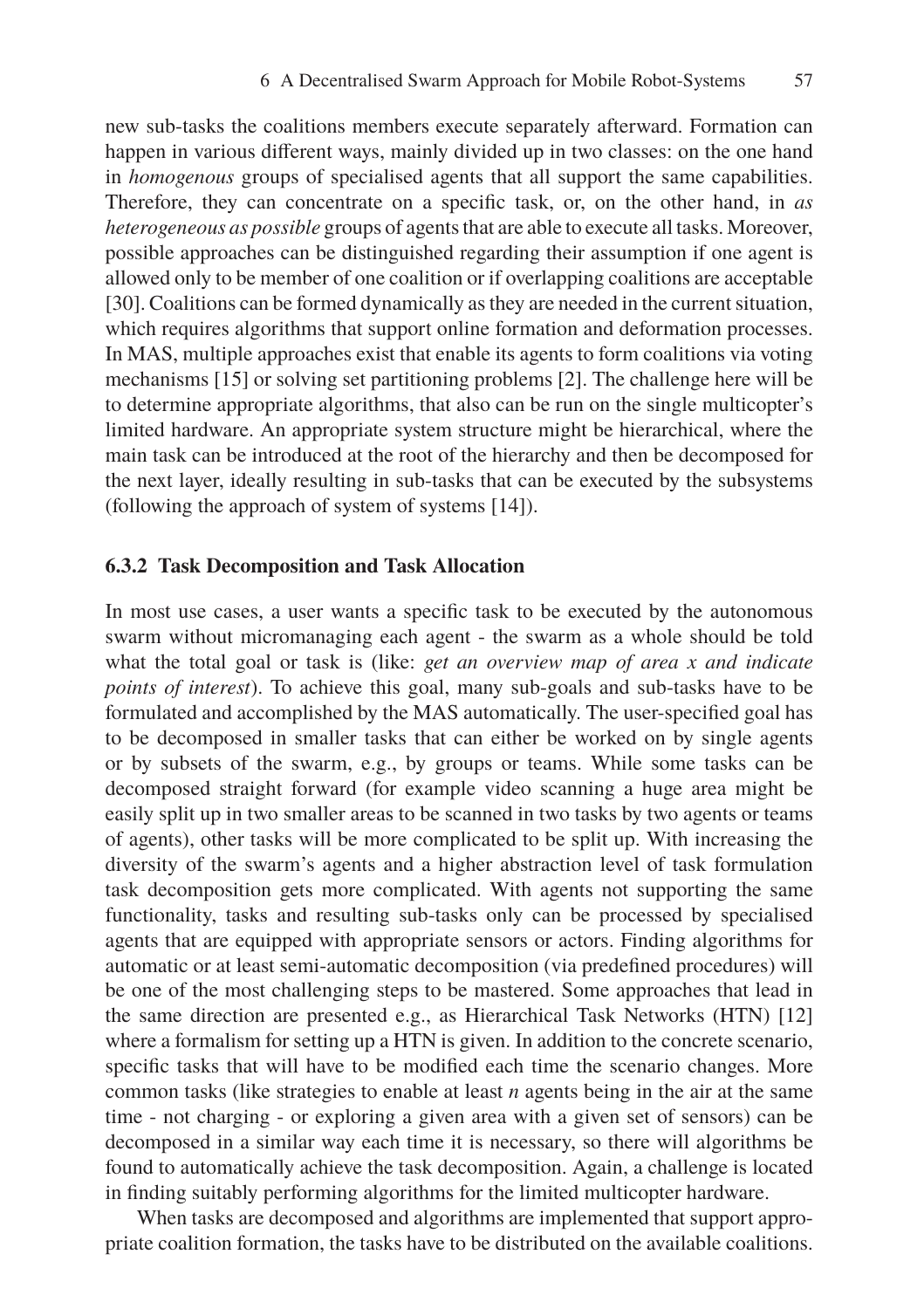Achieving such task allocations is an often discussed subject in the area of technical systems, formulated as *Task Allocation Problems*. To allocate tasks to agents or groups of agents, many approaches exist for MAS as described in [30]. Solutions divide in centralised and decentralised, often market based [32], approaches following accurately defined protocols such as the *Contract Net Protocol* [31]. For an autonomous swarm, an appropriate algorithm for *decentralised* solving of the task allocation problem with adequate performance on the used hardware has to be found.

# **6.3.3 Hardware Challenges**

In addition to the software specific challenges some significant hardware challenges have to be taken, too. Because of the overall complexity, the few aspects formulated in the following can only be seen as an excerpt for the hurdles that will occur during the realisation.

The most critical aspect here is the need of total guarantee that obstacles can be detected and collisions are avoided by each agent. On the one hand this is relevant for the swarm internally, as agents should never bump each other (which is highly relevant when considering flying vehicles as a crash may result in a direct loss of the concerned agents) and on the other hand collision avoidance with external elements, e.g., objects placed in the environment. This is relevant for the swarm's operator as well as all objects and persons in the swarm's insertion area to guarantee an adequate level of safety. As mentioned, all agents of the swarm have to be aware of the relative position of other agents and objects near their current location to avoid collisions. This can only be handled autonomously by integrating sensors that have the ability to scan this local environment with appropriate frequencies. Respecting the fact that not every agent might be able to carry every sensor needed, this might be one good reason to form coalitions where sensor carrying agents can communicate their measured values to others that lack this functionality. Suitable sensors can be cameras whose data streams may be analysed with object recognition algorithms, infrared cameras that sense temperature gradients, ultra sonic sensors, or laser scanners. Essential for mostly every action of an autonomous swarm is a robust communication infrastructure. Due to its mobility the swarm can only rely on wireless communication techniques. This leads to multiple specific obstacles as communication over a wireless channel is exposed to many kinds of disturbance. One obstacle to overcome is given by the restricted range of wireless transmitters. Reliable communication can only be kept up to a given (sometimes according to environmental conditions *dynamic*) distance. Here techniques like ad-hoc *Peer-to-Peer Networks* [7] have to be used to route messages correctly and robustly.

# **6.4 Related Work and Related Projects**

Mobile Robotics and Swarm Robotics are research areas, lots of other scientists are interested in. Many approaches already exist that try to find solutions for coordinating multicopters as single units or as swarming units. The approach described in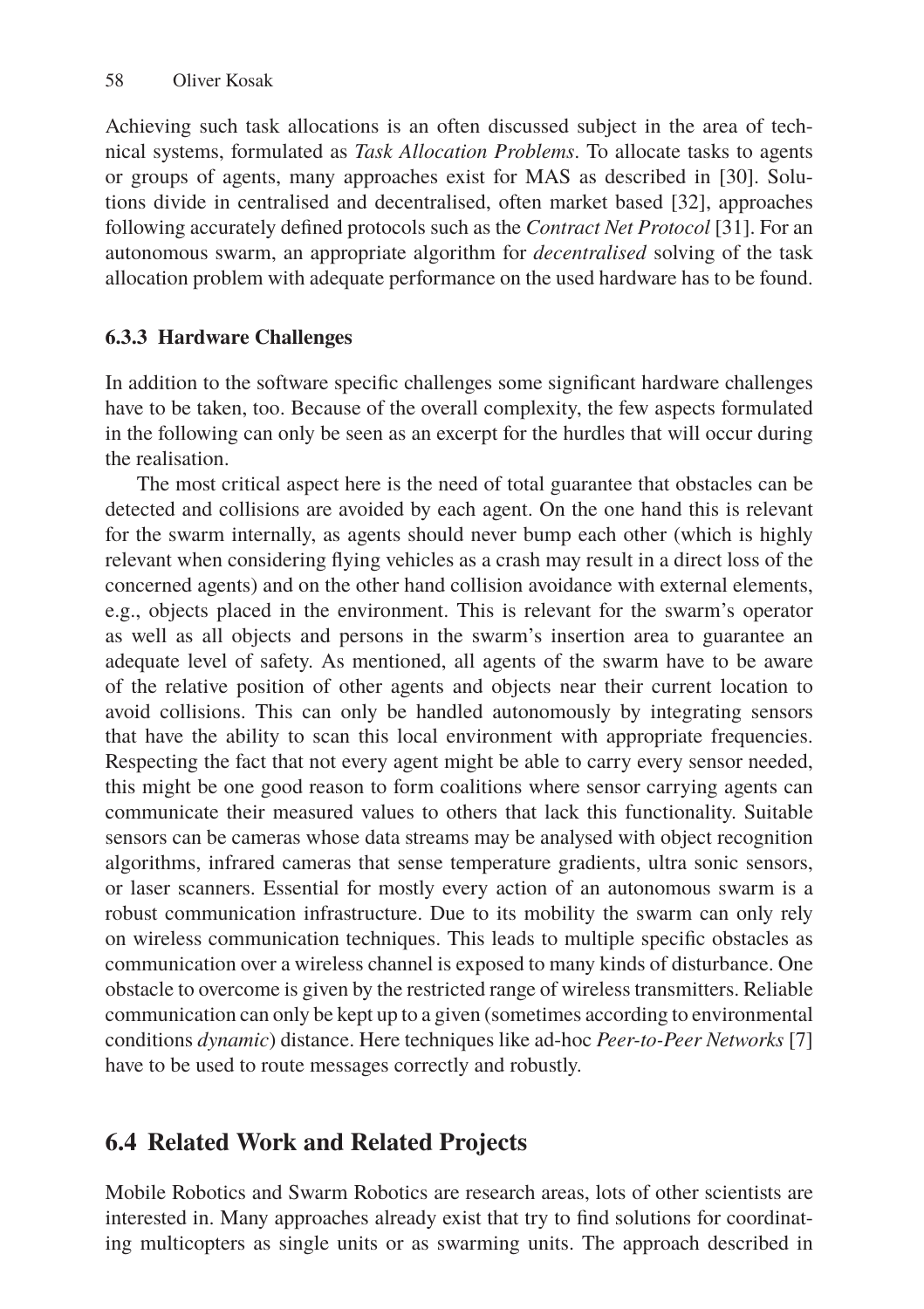[19] shows the design of micro quadrotors whose hardware makes them extremely flexible and its implemented software enables stable swarm-like flight consisting of central coordinated formations. In [21] the authors also show how multicopters can cooperate to grasp and carry payloads with a centralised control of the group of involved multicopters. The approach to coordinate a swarm of autonomous agents into a predefined density, only relying on independent probabilistic decisions without communication presented in [1], only lacks in not being hardware ported, but only exists as a simulated algorithmic approach. Nonetheless, ideas from this approach could be used for coordination algorithms with physical agents, like multicopters. Contrary to this simulated approach, in [13] Gutiérrez et al. present an approach with physical ground-based agents, whose swarm members can align only by evaluating communication streams with neighbor agents through analysing the direction of incoming infrared signals. Another approach of coordinating groups of robot agents is presented in [6] where different decentralised strategies for cooperatively moving obstacles are compared and evaluated. The approach in [10] gives a concrete implementation of a visual-SLAM (*Simultaneous Localisation and Mapping*) algorithm for a flying vehicle only relying on onboard vision to build up a map of a GPS-denied area with the goal of an optimal distribution of a team of multicopters to monitor this area. Another implementation of SLAM is presented in [18] where ground robots are enabled to create ad-hoc maps with initial aerial images to improve the original algorithm. Another approach of cooperating agents is given in [22] where a team consisting of a flying and a ground-based vehicle is able to determine the shortest route to a destination and successfully deliver an object to this position. Approaches presented in [9], [4] and [3] describe programming languages for the coordination of a large group of autonomous entities like they occur in a swarm (sometimes called *Amorphous Medium*). The drawback here is that none of them seem to be realised in a physical scenario and all of these have only been evaluated in simulation. Nonetheless the central ideas of the approaches should be investigated when building an autonomous swarm of multicopters. In [11] an approach of a heterogeneous swarm consisting of ground-based and aerial robots is presented whose members are able to cooperate for achieving goals that are only reachable by combining the heterogeneous properties of the swarm's members. Many interesting ideas can be found in this case study and the underlying techniques, for example ad-hoc communication infrastructures that can be set up to introduce stable communication in an autonomous swarm.

### **6.5 Working base for future approaches**

At the current state, the swarm consists of eleven multicopters (ten quadcopters *Saphira* and one octocopter *Tamara*2). As an excerpt of a wider bunch of available multicopters, these models offer the most flexible interface for modifications. All multicopters have implemented the same *open source* flight controller (AutoQuad3),

<sup>2</sup> http://www.rosewhite.de/

<sup>3</sup> http://autoquad.org/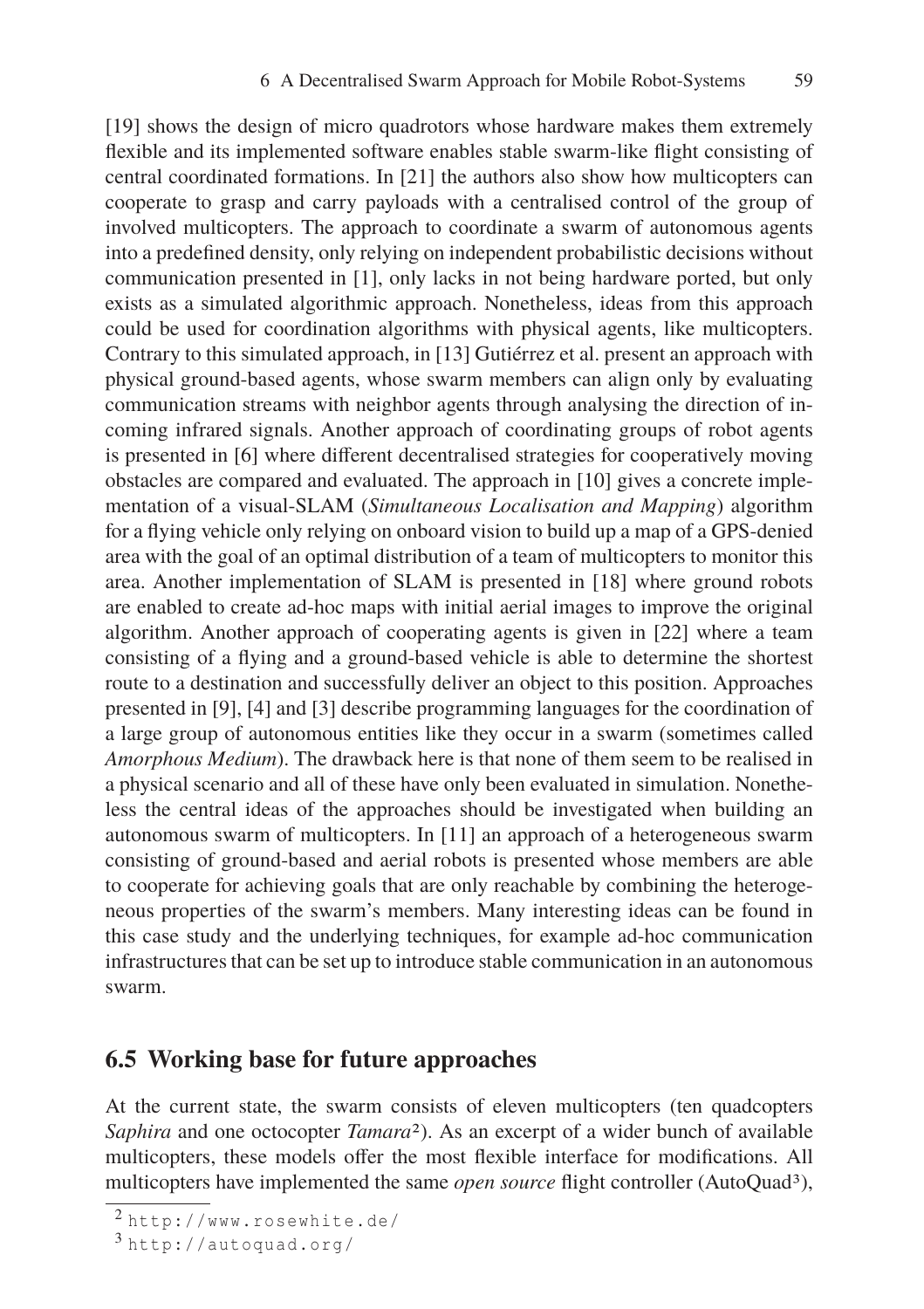whose operating firmware can be modified in every necessary way. In the currently delivered stable firmware, GPS sensors are integrated to control outdoor positioning in combination with barometric sensors and accelerometers. For stabilising attitude of the multicopters a combination of PID controllers is used that guarantee a very stable flight. With an integrated extension board it is possible to extend the hardware with more sensors and other infrastructure, which we used to integrate another powerful processing unit (ODROID U34). With its quad core arm A9 processor and 2 GB of RAM it is the base of all further algorithmic implementations to enable agent autonomy. Via a serial connection link to the flight controller it is possible to send steering instructions on the one hand and retrieve sensor information from the flight controller on the other hand, using the supported MAVLINK protocol<sup>5</sup>. Steering commands can be computed in each beneficial programming language as the processing unit supports a wide variety with its Ubuntu operating system. Especially the addition of more sensors gets a lot more practical as they can be integrated via CAN, SPI, UART or USB. For testing the stages of the swarm's autonomy we built up a flying arena inspired [20] that guarantees a safe environment for testing autonomous flights. The arena has a length of 9 meters, a height of 4 meters and a width of 5 meters, the sides are secured by nets, the floor by crash safe material. For indoor position control we use the motion capturing system by VICON $\epsilon$  enabling high speed position tracing. This testing ground enables us to safely evaluate future autonomous flying approaches without heavy environmental disturbances. One current goal is the integration of an adaptive mechanism into the flight controllers firmware, that is able to change from a GPS position controller to a VICON tracking based position controller online according to the precision the two possible systems can offer (adaptive switching to the more precise one).

# **6.6 Conclusion**

The research field of mobile robots combined with autonomous swarm techniques includes many challenges in a diversity of scientific areas. These range from algorithms for local orientation up to coordination and planing algorithms for autonomous agents. This paper shows an excerpt of some of the most important aspects that have to be taken into account when planing to establish an heterogeneous and autonomous swarm of multicopters that can be used in a variety of different scenarios for supporting a human user. The main difficulty is given in the process of decomposing the user's goal into single tasks for swarm members. Additionally, for realising and using an autonomous swarm, many more hurdles have to be taken. The route to an autonomous swarm may be challenging, but with many related approaches and already evaluated strategies for similar problems, that can be found in existing literature, the single steps seem to be manageable.

<sup>4</sup> http://www.hardkernel.com/main/main.php

<sup>5</sup> http://qgroundcontrol.org/mavlink/start

<sup>6</sup> http://www.vicon.com/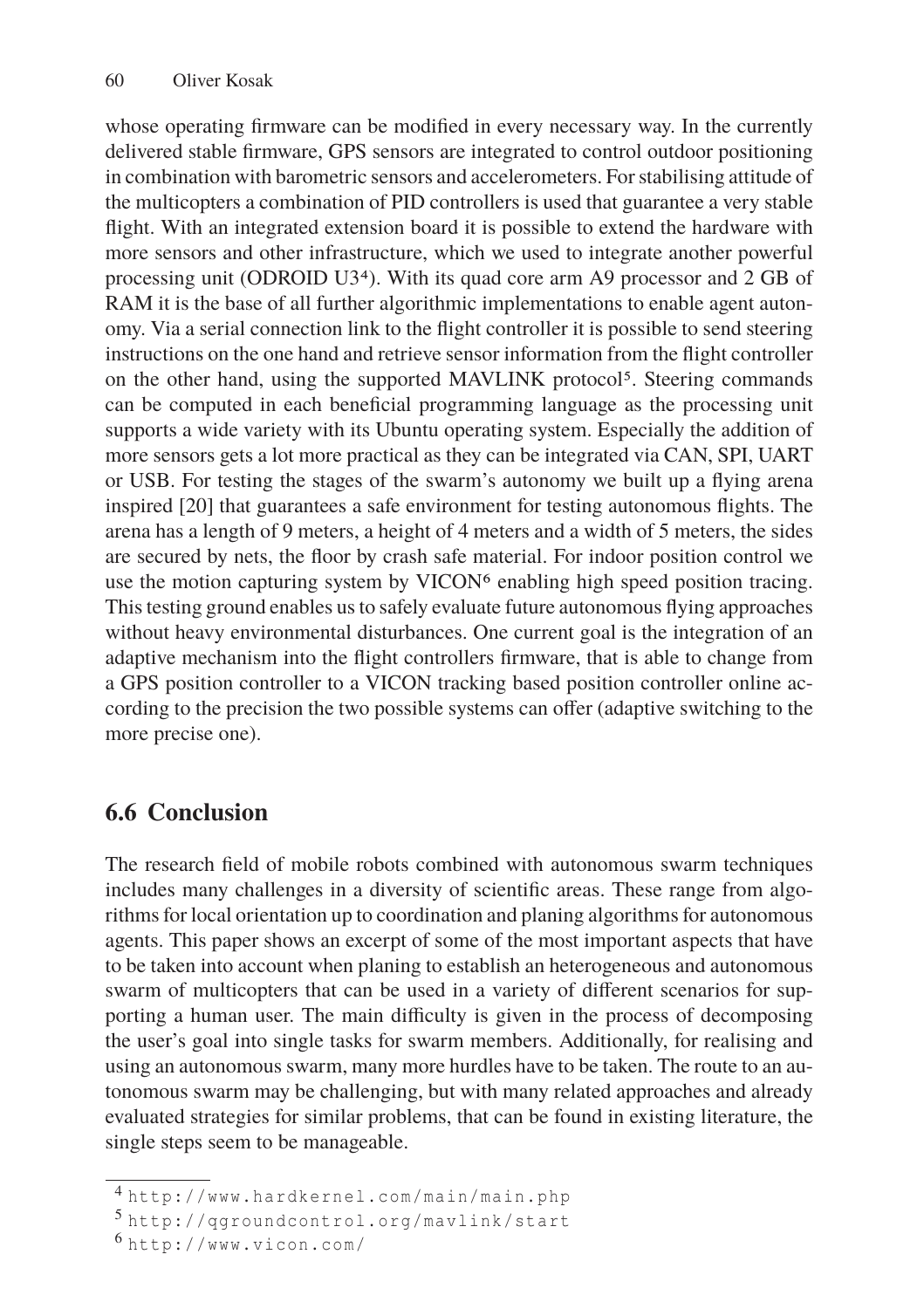### **References**

- [1] Acikmese, B., Bayard, D.S.: A markov chain approach to probabilistic swarm guidance (2012)
- [2] Anders, G., Siefert, F., Steghöfer, J.P., Reif, W.: A decentralized multi-agent algorithm for the set partitioning problem. In: PRIMA 2012: Principles and Practice of Multi-Agent Systems, pp. 107–121. Springer (2012)
- [3] Ashley-Rollman, M.P., Goldstein, S.C., Lee, P., Mowry, T.C., Pillai, P.: Meld: A declarative approach to programming ensembles. In: Intelligent Robots and Systems, 2007. IROS 2007. IEEE/RSJ Int. Conf. on. pp. 2794–2800. IEEE (2007)
- [4] Bachrach, J., McLurkin, J., Grue, A.: Protoswarm: a language for programming multi-robot systems using the amorphous medium abstraction. In: Proc. of the 7th Int. joint Conf. on Autonomous agents and MAS-Volume 3. pp. 1175–1178. Int. Found. for Autonomous Agents and MAS (2008)
- [5] Braubach, L., Lamersdorf, W., Pokahr, A.: Jadex: Implementing a bdiinfrastructure for jade agents (2003)
- [6] Campo, A., Nouyan, S., Birattari, M., Groß, R., Dorigo, M.: Negotiation of goal direction for cooperative transport. In: Ant Colony Optimization and Swarm Intelligence, pp. 191–202. Springer (2006)
- [7] Chen, W., Cai, S.: Ad hoc peer-to-peer network architecture for vehicle safety communications. Communications Magazine, IEEE 43(4), 100–107 (2005)
- [8] Corrigan, C., Roberts, G., Ramana, M., Kim, D., Ramanathan, V.: Capturing vertical profiles of aerosols and black carbon over the indian ocean using autonomous unmanned aerial vehicles. Atmospheric Chemistry and Physics 8(3), 737–747 (2008)
- [9] De Nicola, R., Loreti, M., Pugliese, R., Tiezzi, F.: Scel: a language for autonomic computing. Univ. Firenze, Tech. Rep (2013)
- [10] Doitsidis, L., Weiss, S., Renzaglia, A., Achtelik, M.W., Kosmatopoulos, E., Siegwart, R., Scaramuzza, D.: Optimal surveillance coverage for teams of micro aerial vehicles in gps-denied environments using onboard vision. Autonomous Robots 33(1-2), 173–188 (2012)
- [11] Dorigo, M., Floreano, D., Gambardella, L.M., Mondada, F., Nolfi, S., Baaboura, T., Birattari, M., Bonani, M., Brambilla, M., Brutschy, A., et al.: Swarmanoid: a novel concept for the study of heterogeneous robotic swarms. Robotics & Automation Magazine, IEEE 20(4), 60–71 (2013)
- [12] Erol, K., Hendler, J.A., Nau, D.S.: Umcp: A sound and complete procedure for hierarchical task-network planning. In: AIPS. vol. 94, pp. 249–254 (1994)
- [13] Gutiérrez, Á., Campo, A., Dorigo, M., Donate, J., Monasterio-Huelin, F., Magdalena, L.: Open e-puck range & bearing miniaturized board for local communication in swarm robotics (2009)
- [14] Horling, B., Lesser, V.: A survey of multi-agent organizational paradigms. The Knowledge Engineering Review 19(04), 281–316 (2004)
- [15] Jackson, M.O., Moselle, B.: Coalition and party formation in a legislative voting game. Journal of Economic Theory 103(1), 49–87 (2002)